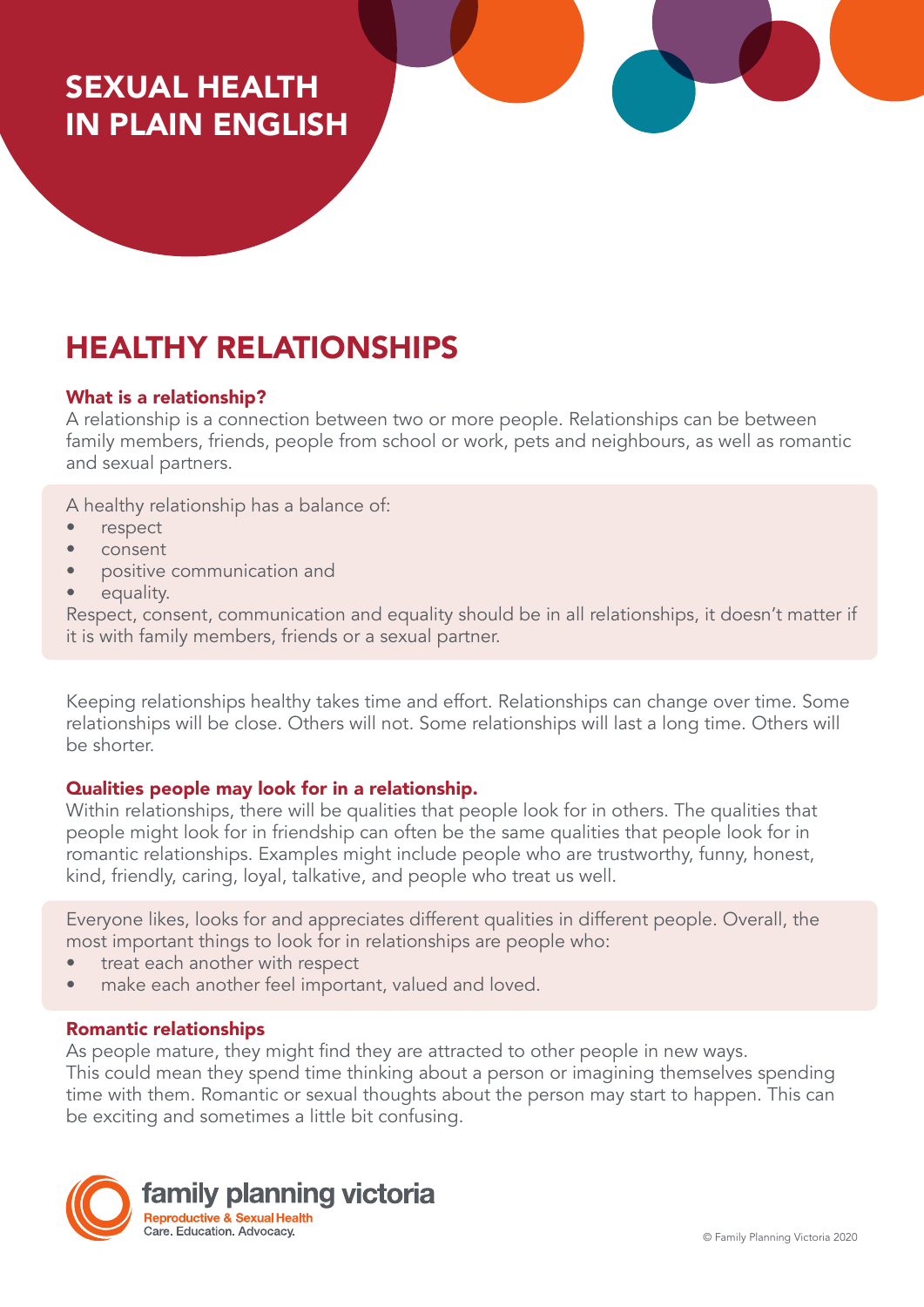Over time, some relationships may grow stronger, deeper and closer. This is called intimacy. Intimacy is how close that we feel to someone else. We can be close and intimate with people in many ways. This can involve being intimate with our feelings, thoughts and bodies (touch and sex).

## How do you start a romantic relationship?

Staring a romantic relationship is a little like beginning a new friendship. A person might spend more time with the person they like. Find out about what they are interested in, what they have in common and their values, beliefs and ideas.

- People often begin romantic relationships by flirting. Flirting can involve smiling at each other, listening very carefully to what each other has to say and laughing a lot at the other person's jokes. Flirting can be done in person, on the phone, messaging/tests or on social media. Flirting should be fun, and everyone involved should feel happy and want it to continue.
- Flirting doesn't always mean a relationship will begin. If the other person does not like or not want the flirting, it must stop.

Before starting a romantic relationship, it's important to remember that:

- not everyone wants, or is in, a relationship
- not everyone you like will like you back
- you can't make someone be your boyfriend/girlfriend
- some relationships break up and this often hurts our feelings
- there are lots of ways to feel close and intimate with someone that don't include sex
- it's possible to love many people over a lifetime.

#### Sexual relationships

In a sexual relationship, people may want to be physically close to one another and do sexy things together.

Before having a sexual relationship with another person, people need to think about what they want to do and how comfortable or ready they are. It is up to the people in the relationship to decide what sexual contact they would or would not like to have.

Whenever doing anything sexy, there must be consent (see [Consent and the Law factsheet\)](https://www.fpv.org.au/assets/resources/Final-Sex-and-the-Law-090718_VT_v1.pdf).

Consent means that you have permission. Sometimes people will agree or disagree to the sexual activity. This is O.K. It is important that the people in the relationship feel safe. Remember to ask for consent every time and wait for the answer.

#### Maintaining Relationships

This If people decide that they would like to be in a relationship with each other, this is great news!

To make sure that all people feel safe, valued and important, it is important to have consent, positive communication, respect and equality.

It is also important to check with each other often to see if the relationship is O.K. to keep going.

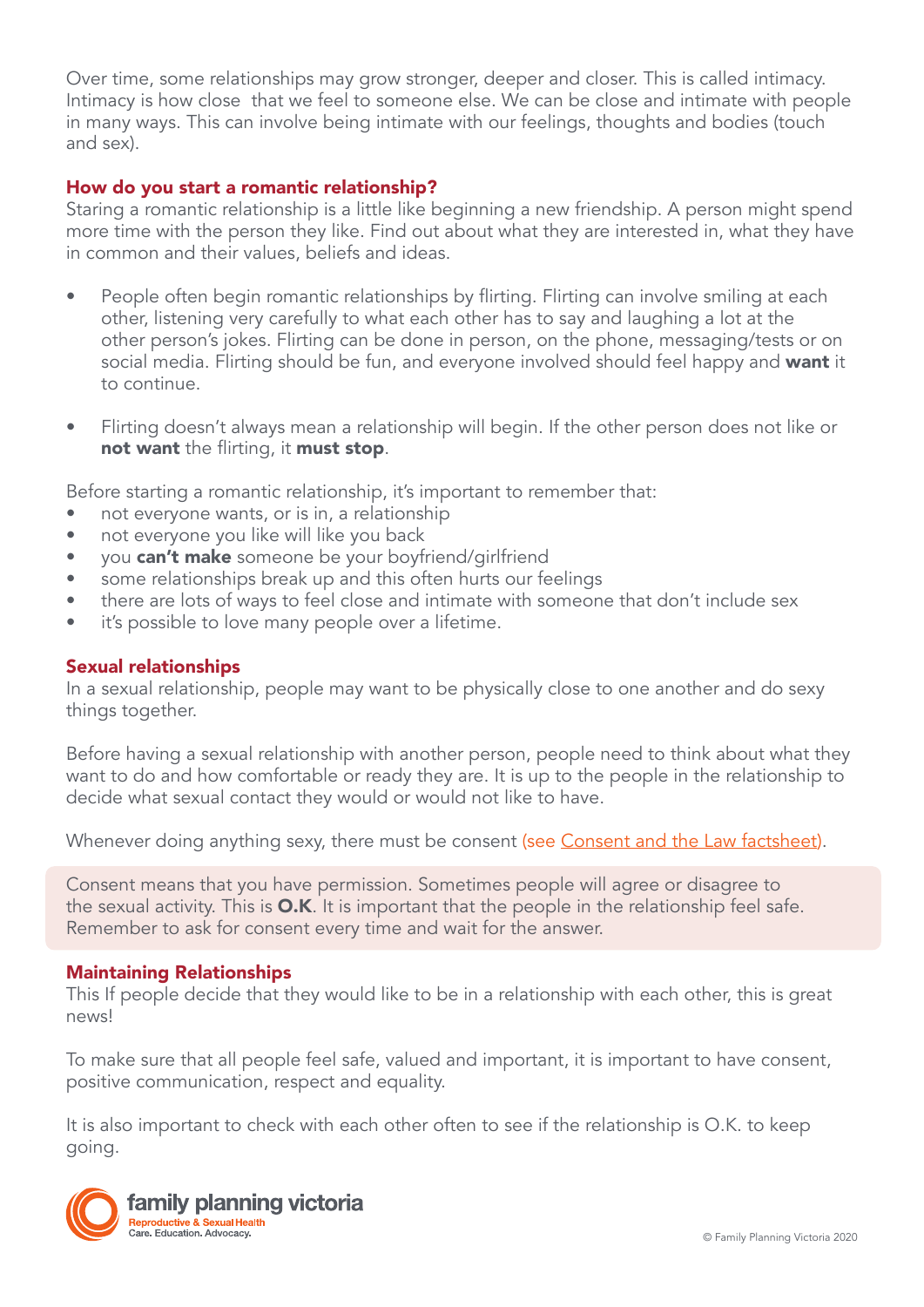Some guiding questions include:

- Is there respect for both people in the relationship?
- Is there respect given by both people in the relationship?
- Is there consent, with no pressure, force or guilt?
- Are both people feeling good, having positive experiences and getting equal pleasure?
- Is there positive communication? Can both people express their beliefs, opinions, questions and concerns?

Checking with each other allows everyone to clearly talk about their needs, wants and desires. It also helps with understanding what is **NOT O.K.**, so people can try to change any behaviours or get help.

Be aware of any warning signs in a relationship. Abuse in a relationship is when one person is made to feel afraid, powerless or unsafe. If something doesn't feel right in a relationship, it's important to listen to the body's early warning signs (see Protective Behaviours factsheet).

## Some behaviours in relationships are NOT O.K.

These are:

- Physical abuse
	- self/physical harm, threats of self/physical harm, smashing things, hurting pets
- Verbal abuse
	- name calling, yelling
- Emotional/psychological abuse
	- humiliation, put downs and blaming
- Social abuse
	- controlling where you go and who you see
- Financial abuse
	- strict or unfair control of money
- Technological abuse
	- **•** sending abusive texts or emails, monitoring someone using tracking systems, abusing someone on social media, sharing intimate photos without the person's consent
- Spiritual/cultural abuse
	- controlling practices or choices
- Stalking
	- **•** following, making excessive phone calls, texts or emails
- Sexual abuse
	- rape, sexual assault
- Reproductive coercion
	- manipulating and controlling by someone by not letting them have a say over their fertility and reproductive health and choices

People can call or text 1800RESPECT (1800 737 732) or visit [www.1800respect.org.au](http://www.1800respect.org.au) to talk to someone about their relationship.

## Ending relationships

Sometimes people's feelings about being in a relationship change. People might decide that they don't want to be in a relationship anymore. They might choose to end the relationship and just be friends. This is O.K. It is important to try to end relationships in safe and healthy ways.